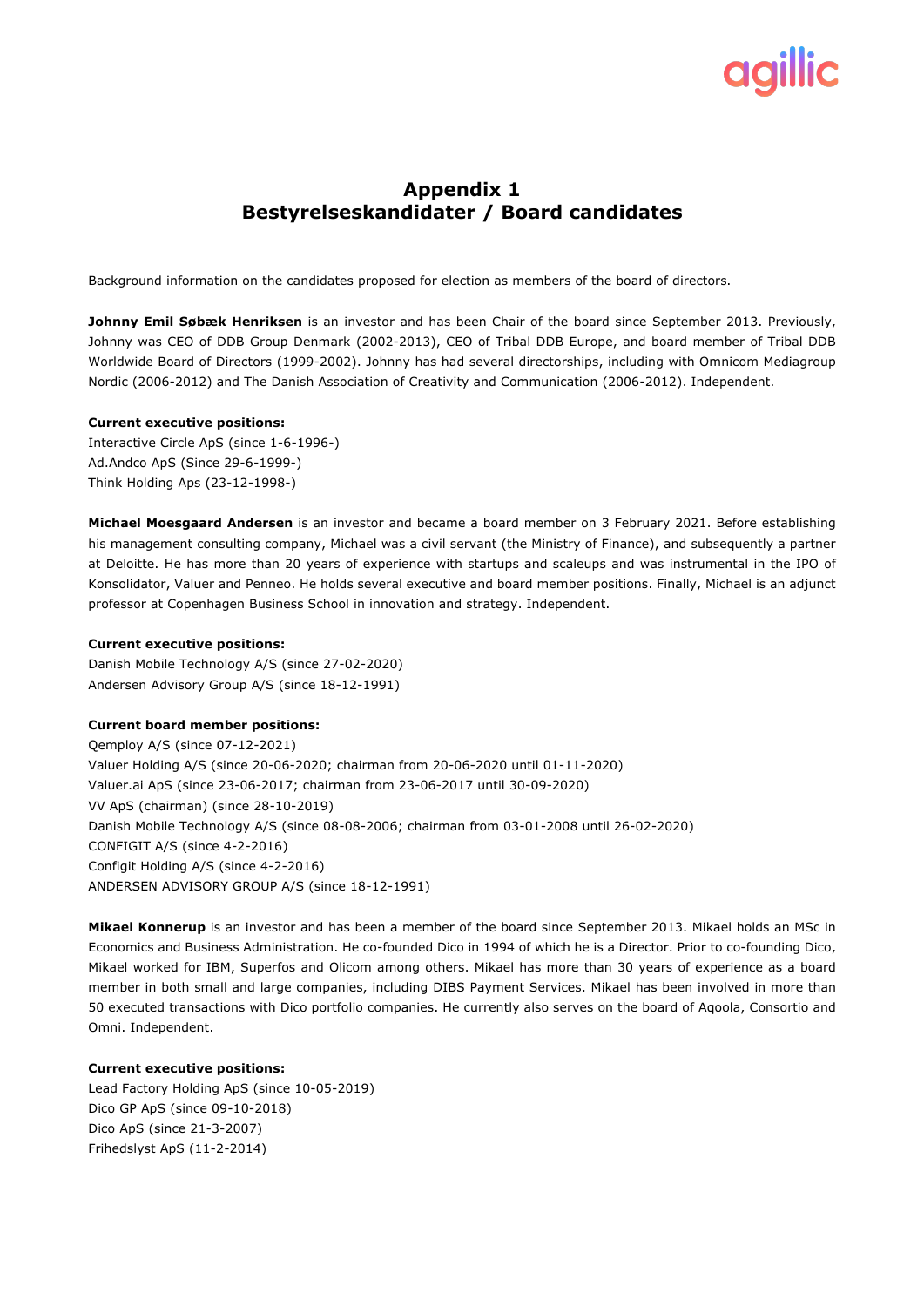Globework ApS (11-5-2007) Ini ApS (23-9-2005) C13 ApS (19-4-2004) Christelco ApS (15-4-1986)

#### **Current board member positions:**

76 North Group A/S (since 24-11-2021) LERBRANDT LOKOMOTIV ApS (since 21-02-2020) Omni Technical Solutions A/S (chairman) (since 23-2-209) Consortio IT ApS (since 23-8-2016) No Lemon Invest A/S (chairman) (since 26-9-2011)

**Jesper Genter Lohmann** is an investor and has been a member of the board since September 2013. Jesper holds an MSc in Economics and Business Administration. In 2009, Jesper co-founded the investment company, Dico, of which he is a director. Prior to co-founding Dico, Jesper held management positions at Carlsberg, JP/Politiken, Thorn EMI, Vacasol International and DIBS Payment Services. Jesper has been involved in more than 30 executed transactions with Dico portfolio companies. He currently also serves on the board of HelloRetail, Junkbusters, Pronestor, SimpleSite, Vita Media Group, Copus and Telefaction. Independent.

#### **Current executive positions:**

AXN Invest ApS (Since 24-02-2020) Lead Factory Holding ApS (Since 10-05-2019) Dico GP ApS (Since 09-10-2018) Dico ApS (Since 8-3-2017) Lohmann Holding ApS (27-2-2004)

#### **Current board member positions**

Hello Retail ApS (chairman) (since 24-08-2021) JUNKBUSTERS A/S (since 25-05-2021) LIVEHOUSE A/S (since 22-02-2021) AXCESS NORDIC A/S (chairman) (since 14-05-2020) Telefaction A/S (chairman) (since 12-9-2012-) WEPLY A/S (since 24-02-2020) PRONESTOR ApS (since 24-06-2019) Copus ApS (since 18-06-2019) Lead Factory ApS (since 22-05-2019) Vita Media Group Holding ApS (since 22-05-2019) JUNKBUSTERS GROUP ApS (since 05-10-2018) K/S UK Supermarkets I (since 26-1 2017) Simplesite ApS (since 7/5 2013) Habro Komplementar-30 ApS (chairman) (since 23-3-2010) K/S Habro-Ipswich City (chairman) (since 23-3-2010)

**Susanne Lund** Susanne Lund has been a board member since 30 March 2021. Susanne has a Master of Science, Economics & Business Administration degree from Copenhagen Business School and has since attended numerous other management and leadership trainings and educations. Susanne has 28 years of experience in the IT & software industry, working for corporate organizations like Microsoft and Jabra and start-ups like Templafy. During this period, she has held a variety of international leadership- and executive roles. She has extensive experience with people and organisational leadership, business management, including merger & acquisitions, all commercial disciplines, and has been driving numerous digital transformation projects. Besides this, she holds several board and advisory board membership positions in SaaS companies in various areas. Independent.